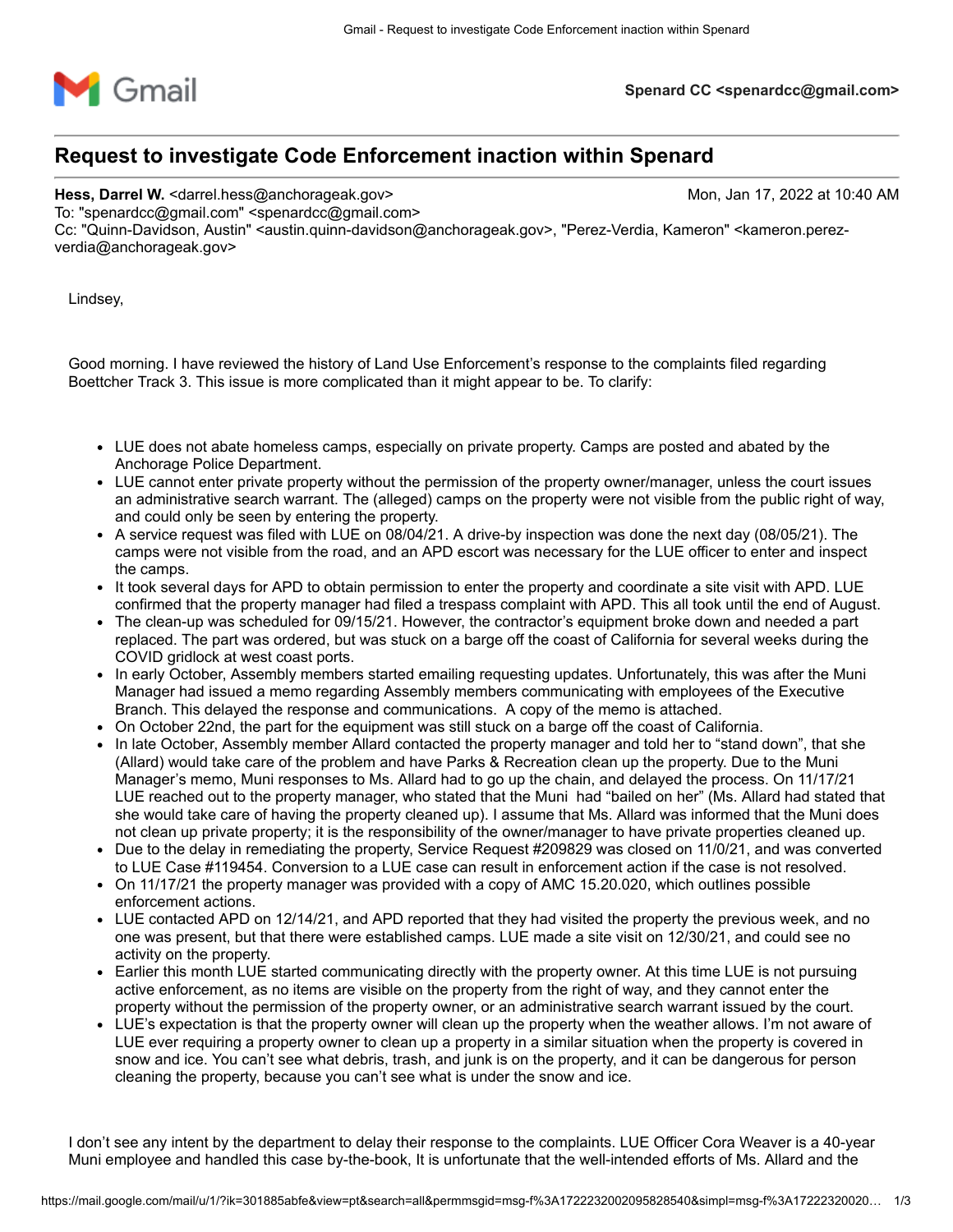part for the contractor's equipment being lost in the COVID blackhole delayed this effort until the snow arrived. This case is at the top of LUE's queue for spring 2022.

Here is the response I received from Jack Frost:

"On-going communications between the property owner/management, APD and Land Use Enforcement resulted in the positive steps that the manager made arrangements for security, trash removal and eventual camp abatement. Due to the time of year of the complaint, breakdown of equipment and delay in receiving parts to repair the hydro axe that will accomplish the vegetation removal and eventual camp abatement (on private property), the onset of winter conditions, initiation of physical mitigation will not begin until weather and environmental conditions permit in 2022."

I have calendared a reminder for myself to check on this matter with LUE in late May.

Regards,

Darrel

*Darrel W. Hess Ombudsman Municipality of Anchorage [632 West 6th Avenue, Suite 100](https://www.google.com/maps/search/632+West+6th+Avenue,+Suite+100+%0D%0A+%0D%0A+Anchorage,+AK+99501?entry=gmail&source=g) [Anchorage, AK 99501](https://www.google.com/maps/search/632+West+6th+Avenue,+Suite+100+%0D%0A+%0D%0A+Anchorage,+AK+99501?entry=gmail&source=g) Phone: 907.343.4783 Fax: 907.343.4464 Email: [HessDW@muni.org](mailto:HessDW@muni.org)*

*Pronouns: He, Him, His*



*"Never underestimate the power of a small group of committed people to change the world. In fact, it is the only thing that ever has." Margaret Mead*

*The Municipal Ombudsman's Office is an independent and impartial office, available to the public, responsible to the Assembly, and empowered to investigate the acts of administrative agencies and to recommend appropriate changes toward the goals of safeguarding the rights of persons and promoting higher standards in the provision of municipal services. (AMC 2.60)*

**From:** Spenard Community Council <[spenardcc@gmail.com](mailto:spenardcc@gmail.com)> **Sent:** Thursday, January 6, 2022 11:49 AM **To:** Hess, Darrel W. <[darrel.hess@anchorageak.gov](mailto:darrel.hess@anchorageak.gov)> **Cc:** [Quinn-Davidson, Austin <](mailto:kameron.perez-verdia@anchorageak.gov)[austin.quinn-davidson@anchorageak.gov](mailto:austin.quinn-davidson@anchorageak.gov)[>; Perez-Verdia, Kameron <kameron.perez](mailto:kameron.perez-verdia@anchorageak.gov)verdia@anchorageak.gov> **Subject:** Request to investigate Code Enforcement inaction within Spenard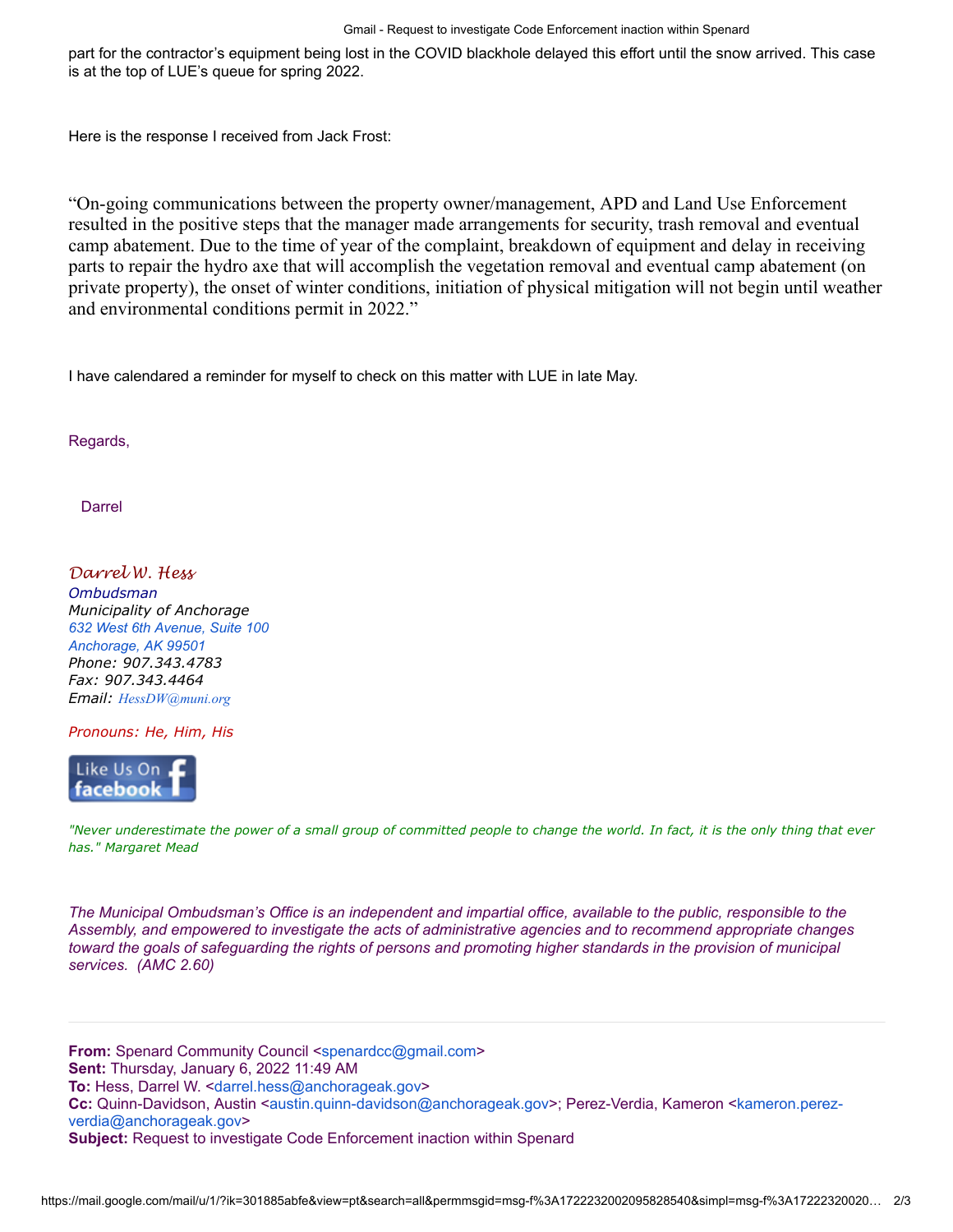**[EXTERNAL EMAIL]**

Hi Darrel,

[Quoted text hidden]